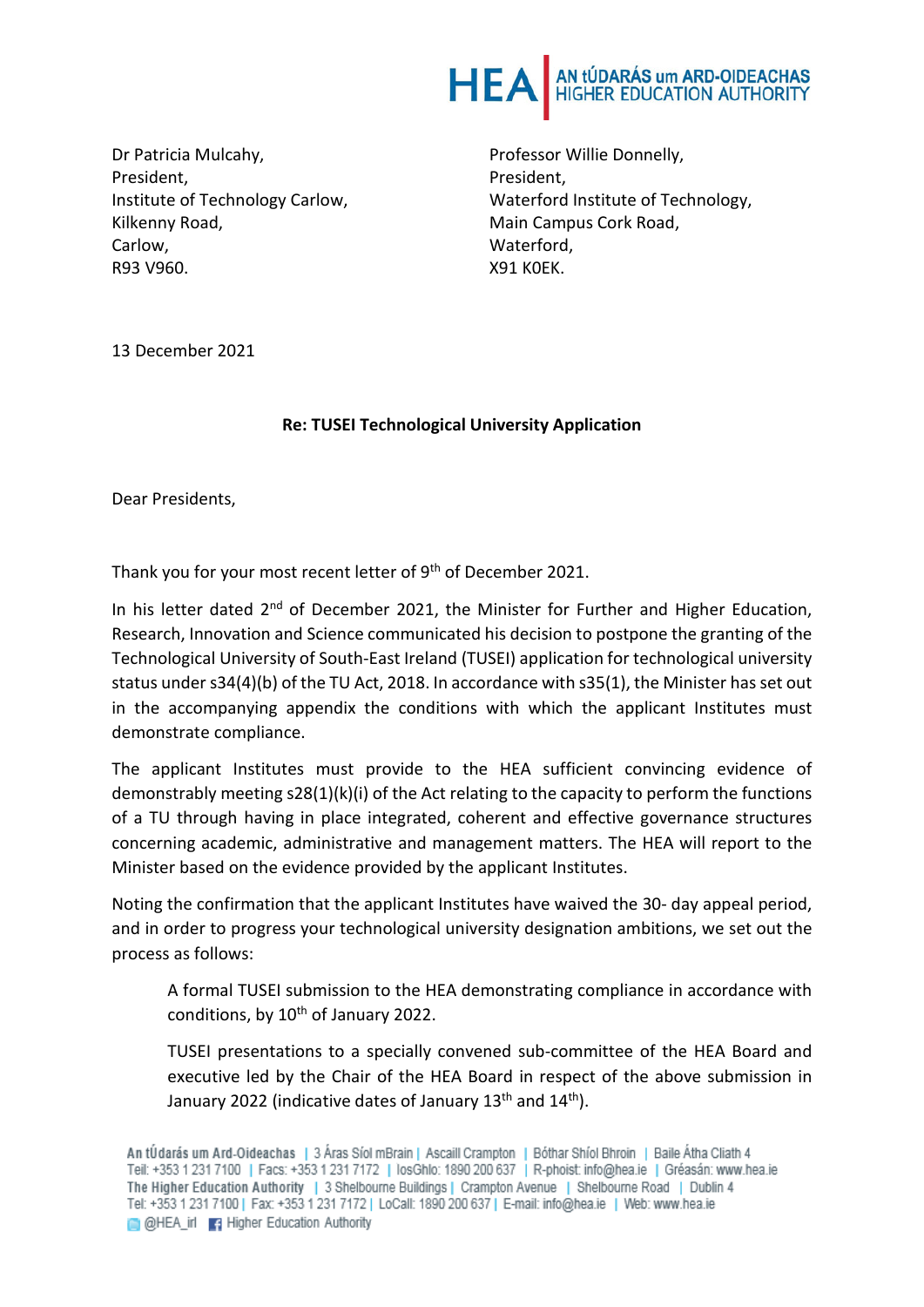HEA committee meeting sessions to include (*inter alia*):

- 1. Overview
- 2. Governance and management oversight structures
- 3. IT, HR, and Student Services, administration and services towards one legal entity
- 4. Risks and plans for their management (protection of learners, transition plans, fall-backs)
- 5. External expertise (assist staff, develop capacity, partnership & collaboration)
- 6. Preparation for a new administration and governing body, post-designation
- 7. Close out session

While input from external advisors may constitute some of the input, we assume that the Institutes themselves will be present at and lead these meetings given the importance of this process. We would suggest that the Presidents and Governing Body Chairs would lead sessions 1 and 7, and that the individuals directly involved in the programme of work to meet the conditions such as set out in the Minister's letter would lead sessions 2 to 6.

This process is intended to enable the consortium to demonstrate to the HEA that the conditions stipulated by the Minister in his letter of 2<sup>nd</sup> of December have been met.

Further to this meeting, the sub-committee will bring this matter forward for consideration by the full HEA Board on 25<sup>th</sup> of January 2022, given the deadlines referenced in the Minister's letter, the effluxion of time and the serious issues to be addressed.

Finally, the HEA executive would be happy to engage informally with the consortium in respect of draft submissions and meeting plans as appropriate. The lead HEA contact for this process will be Dr Louise Callinan - lcallinan@hea.ie.

Yours sincerely,

lle And

Dr Alan Wall Chief Executive

Cc: Mr Simon Harris, T.D., Minister for Further and Higher Education, Research, Innovation and Science Mr Michael Horgan, Chair, Higher Education Authority Mr John Moore, Chair, Governing Body, Institute of Technology Carlow Mr Jim Moore, Chair, Governing Body, Waterford Institute of Technology